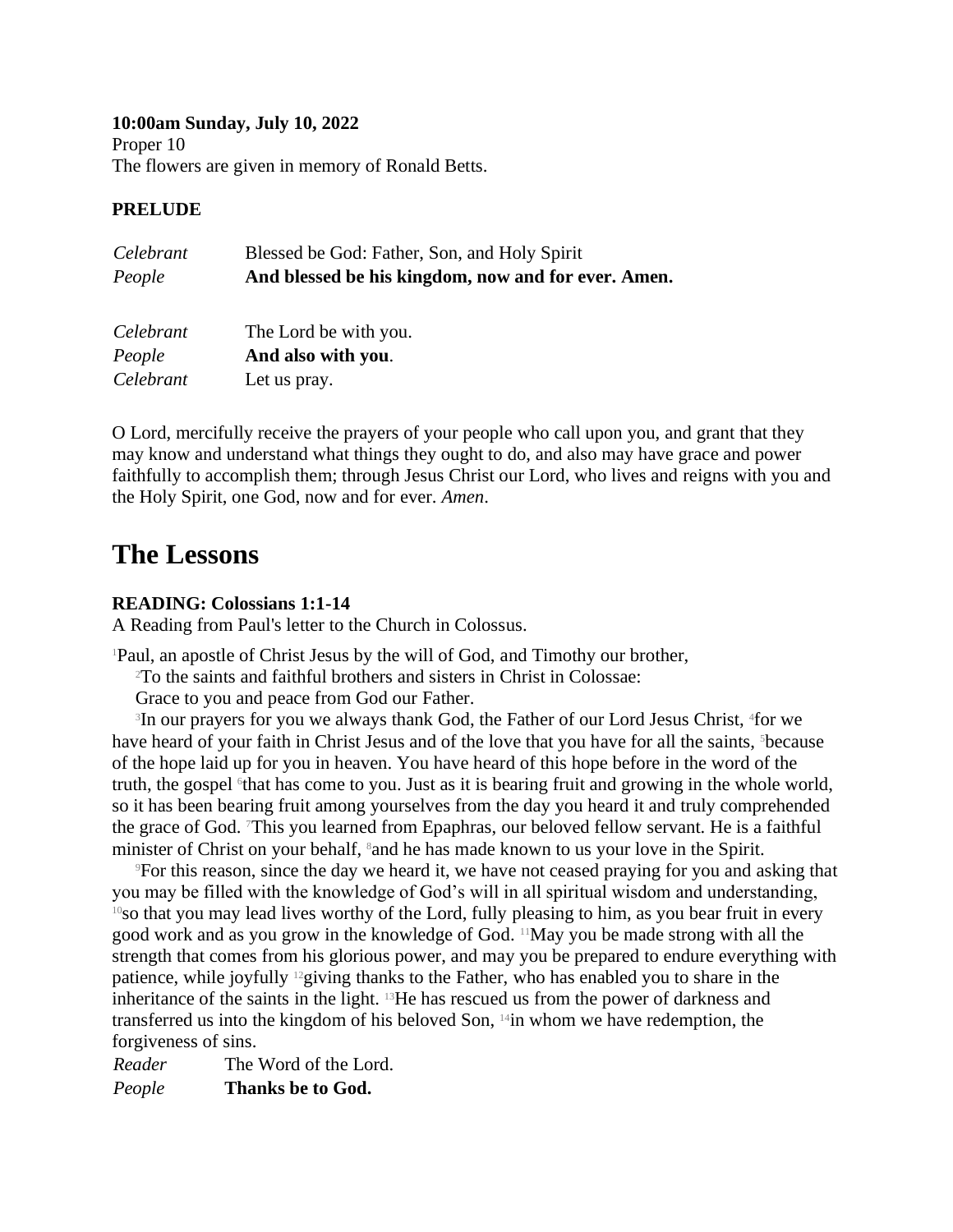#### **Psalm 25:1-9**

<sup>1</sup>To you, O LORD, I lift up my soul; my God, I put my trust in you; \* let me not be humiliated, nor let my enemies triumph over me. **<sup>2</sup>Let none who look to you be put to shame; \* let the treacherous be disappointed in their schemes.** <sup>3</sup>Show me your ways, O LORD, \* and teach me your paths. **<sup>4</sup>Lead me in your truth and teach me, \* for you are the God of my salvation; in you have I trusted all the day long.** <sup>5</sup>Remember, O LORD, your compassion and love, \* for they are from everlasting. **<sup>6</sup>Remember not the sins of my youth and my transgressions; \* remember me according to your love and for the sake of your goodness, O LORD.** <sup>7</sup>Gracious and upright is the LORD; \* therefore he teaches sinners in his way. **<sup>8</sup>He guides the humble in doing right \* and teaches his way to the lowly.** <sup>9</sup>All the paths of the LORD are love and faithfulness \*

to those who keep his covenant and his testimonies.

#### **GOSPEL: Luke 10:25-37**

The Holy Gospel of our Lord Jesus Christ according to Luke. *People* **Glory to you, Lord Christ**.

<sup>25</sup> Just then a lawyer stood up to test Jesus. "Teacher," he said, "what must I do to inherit eternal life?" <sup>26</sup>He said to him, "What is written in the law? What do you read there?" <sup>27</sup>He answered, "You shall love the Lord your God with all your heart, and with all your soul, and with all your strength, and with all your mind; and your neighbor as yourself." <sup>28</sup>And he said to him, "You have given the right answer; do this, and you will live."

<sup>29</sup>But wanting to justify himself, he asked Jesus, "And who is my neighbor?" <sup>30</sup>Jesus replied, "A man was going down from Jerusalem to Jericho, and fell into the hands of robbers, who stripped him, beat him, and went away, leaving him half dead. 31Now by chance a priest was going down that road; and when he saw him, he passed by on the other side. 32So likewise a Levite, when he came to the place and saw him, passed by on the other side.  $33$ But a Samaritan while traveling came near him; and when he saw him, he was moved with pity. <sup>34</sup>He went to him and bandaged his wounds, having poured oil and wine on them. Then he put him on his own animal, brought him to an inn, and took care of him. 35The next day he took out two denarii, gave them to the innkeeper, and said, 'Take care of him; and when I come back, I will repay you whatever more you spend.' <sup>36</sup>Which of these three, do you think, was a neighbor to the man who fell into the hands of the robbers?" 37He said, "The one who showed him mercy." Jesus said to him, "Go and do likewise."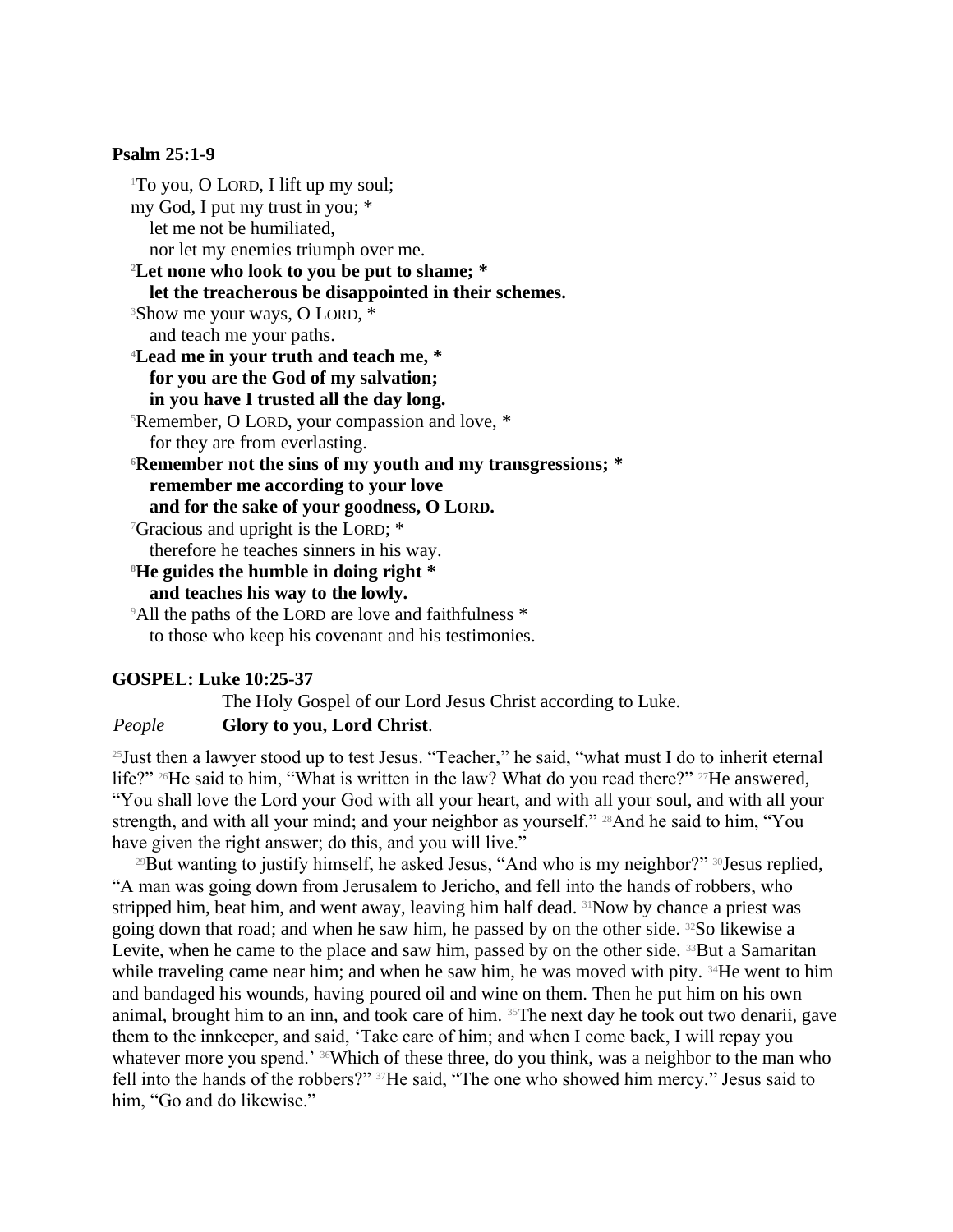The Gospel of the Lord. *People* **Praise to you, Lord Christ**.

#### **THE SERMON**

**THE CREED We believe in one God, the Father, the Almighty, maker of heaven and earth, of all that is, seen and unseen. We believe in one Lord, Jesus Christ, the only Son of God, eternally begotten of the Father, God from God, Light from Light, true God from true God, begotten, not made, of one Being with the Father. Through him all things were made. For us and for our salvation he came down from heaven: by the power of the Holy Spirit he became incarnate from the Virgin Mary, and was made man. For our sake he was crucified under Pontius Pilate; he suffered death and was buried. On the third day he rose again in accordance with the Scriptures; he ascended into heaven and is seated at the right hand of the Father. He will come again in glory to judge the living and the dead, and his kingdom will have no end. We believe in the Holy Spirit, the Lord, the giver of life, who proceeds from the Father and the Son. With the Father and the Son he is worshiped and glorified. He has spoken through the Prophets. We believe in one holy catholic and apostolic Church. We acknowledge one baptism for the forgiveness of sins. We look for the resurrection of the dead, and the life of the world to come. Amen.**

#### **THE PRAYERS OF THE PEOPLE**

With all our heart, mind, soul and strength, let us pray to the Lord, saying, "Lord have mercy."

For the church and all its ministers, and for St. John's and its mission and ministry, let us pray to the Lord. **Lord, have mercy.**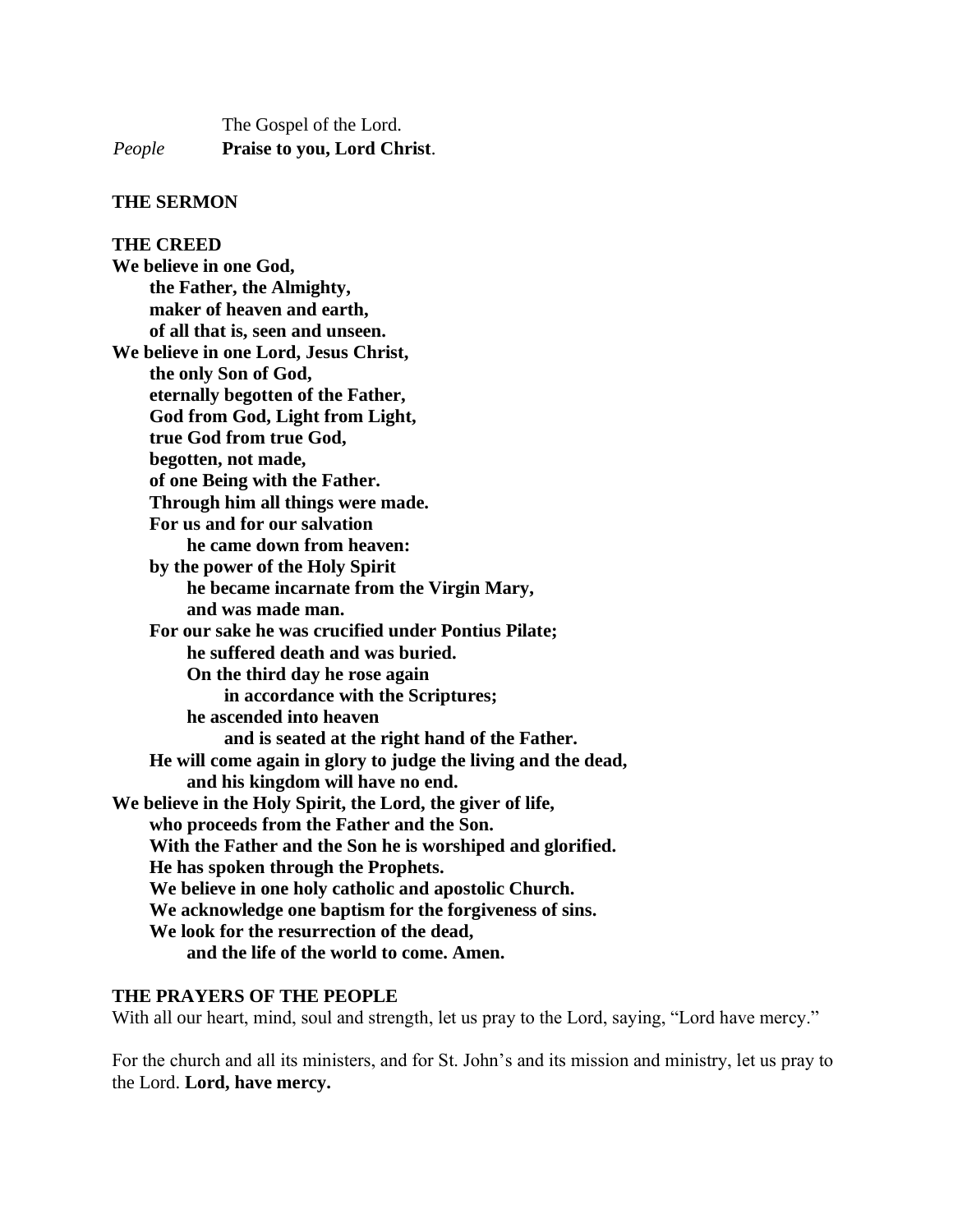For our nation and all those in authority, let us pray to the Lord. **Lord, have mercy.**

For peace throughout the world, an end to all terrorism and violence, and peace in Ukraine, let us pray to the Lord. **Lord, have mercy.**

For all those in our armed forces at home and abroad, especially those from our families and community, and for all first responders, let us pray to the Lord. **Lord, have mercy.**

For all those infected with or at risk from the COVID virus, and for all health care and other front-line workers, let us pray to the Lord. **Lord, have mercy.**

For the poor and the oppressed, the unemployed and the destitute, for refugees, prisoners and captives, for victims of natural disasters, and for all who have asked for our prayers, let us pray to the Lord. **Lord, have mercy.**

For those who have died in the hope of the resurrection, and for all the departed, let us pray to the Lord. **Lord, have mercy.**

#### **CONFESSION OF SIN**

Let us confess our sins against God and our neighbor.

**Most merciful God, we confess that we have sinned against you in thought, word, and deed, by what we have done, and by what we have left undone. We have not loved you with our whole heart; we have not loved our neighbors as ourselves. We are truly sorry and we humbly repent. For the sake of your Son Jesus Christ, have mercy on us and forgive us; that we may delight in your will, and walk in your ways, to the glory of your Name. Amen.**

Almighty God have mercy on you, forgive you all your sins through our Lord Jesus Christ, strengthen you in all goodness, and by the power of the Holy Spirit keep you in eternal life. *Amen*.

# **THE PEACE**

| Celebrant | The peace of the Lord be always with you. |
|-----------|-------------------------------------------|
| People    | And also with you.                        |

# The Holy Communion

# **OFFERTORY SENTENCE**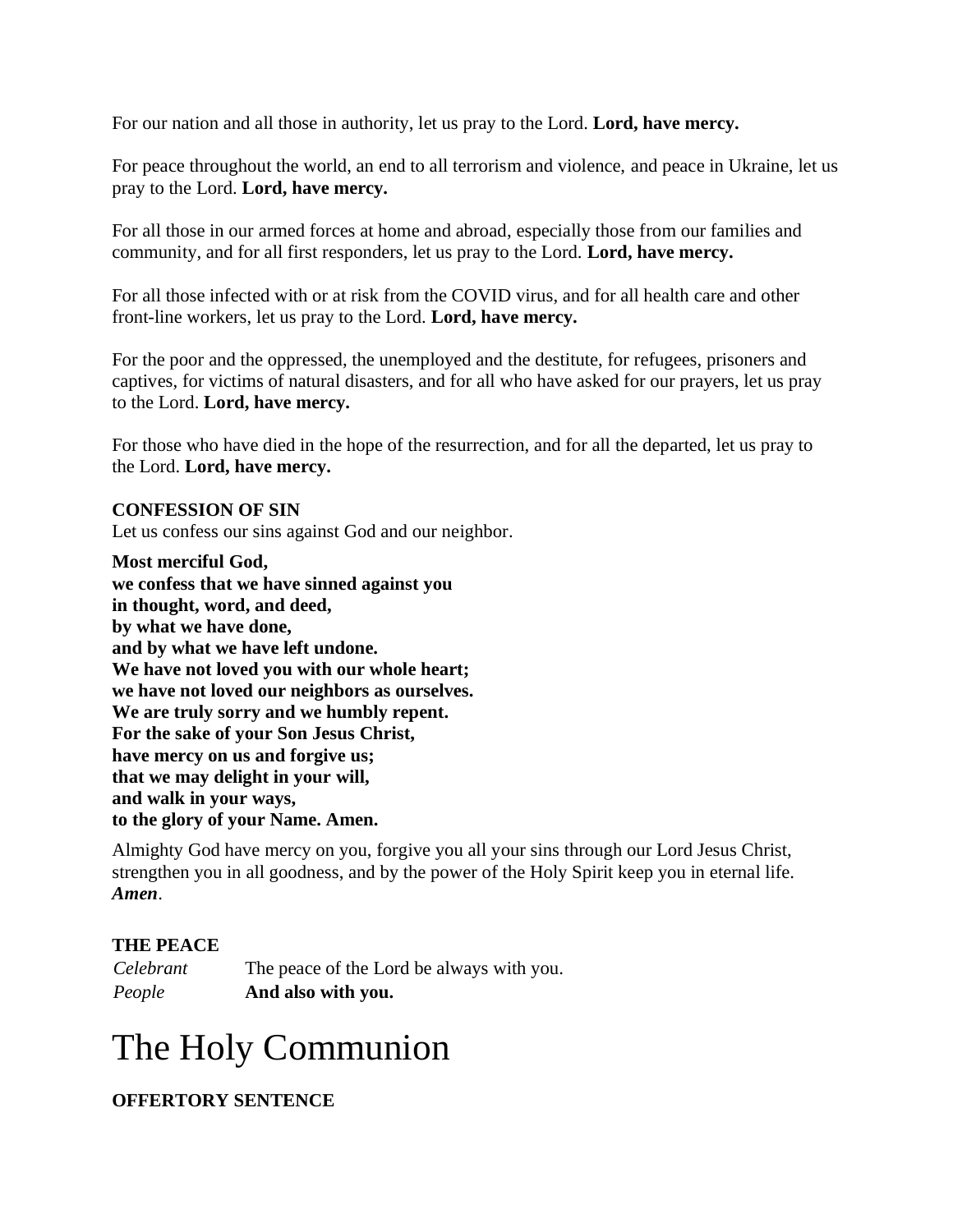## **OFFERTORY MUSIC**

| Celebrant | The Lord be with you.                      |
|-----------|--------------------------------------------|
| People    | And also with you.                         |
| Celebrant | Lift up your hearts.                       |
| People    | We lift them to the Lord.                  |
| Celebrant | Let us give thanks to the Lord our God.    |
| People    | It is right to give him thanks and praise. |

It is right, and a good and joyful thing, always and everywhere to give thanks to you, Father Almighty, Creator of heaven and earth.

For you are the source of light and life; you made us in your image, and called us to new life in Jesus Christ our Lord.

Therefore we praise you, joining our voices with Angels and Archangels and with all the company of heaven, who for ever sing this hymn to proclaim the glory of your Name:

**Holy, holy, holy Lord, God of power and might, heaven and earth are full of your glory. Hosanna in the highest. Blessed is he who comes in the name of the Lord. Hosanna in the highest.**

Holy and gracious Father: In your infinite love you made us for yourself; and, when we had fallen into sin and become subject to evil and death, you, in your mercy, sent Jesus Christ, your only and eternal Son, to share our human nature, to live and die as one of us, to reconcile us to you, the God and Father of all.

He stretched out his arms upon the cross, and offered himself in obedience to your will, a perfect sacrifice for the whole world.

On the night he was handed over to suffering and death, our Lord Jesus Christ took bread; and when he had given thanks to you, he broke it, and gave it to his disciples, and said, "Take, eat: This is my Body, which is given for you. Do this for the remembrance of me."

After supper he took the cup of wine; and when he had given thanks, he gave it to them, and said, "Drink this, all of you: This is my Blood of the new Covenant, which is shed for you and for many for the forgiveness of sins. Whenever you drink it, do this for the remembrance of me."

Therefore we proclaim the mystery of faith:

## **Christ has died. Christ is risen. Christ will come again.**

We celebrate the memorial of our redemption, O Father, in this sacrifice of praise and thanksgiving. Recalling his death, resurrection, and ascension, we offer you these gifts.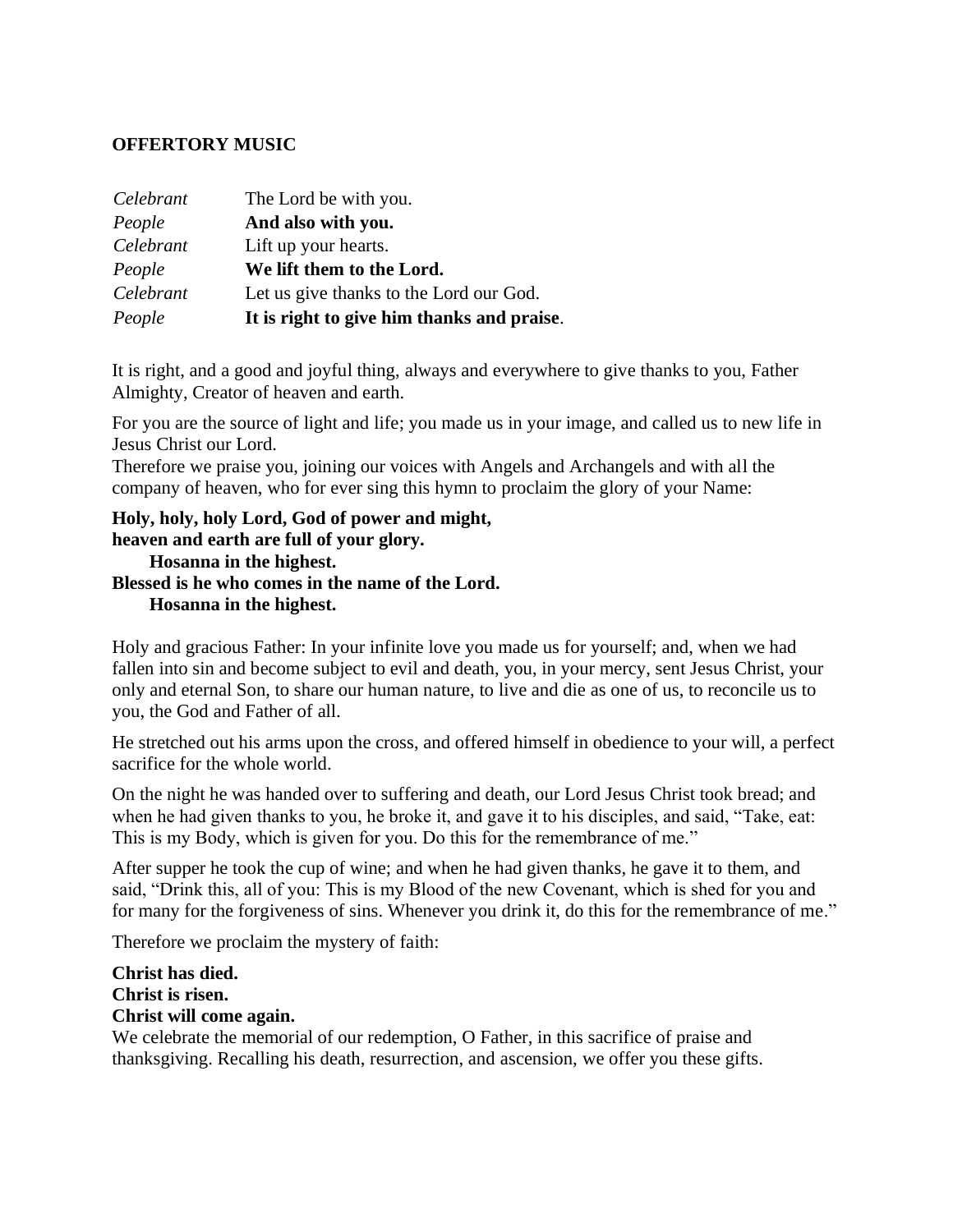Sanctify them by your Holy Spirit to be for your people the Body and Blood of your Son, the holy food and drink of new and unending life in him. Sanctify us also that we may faithfully receive this holy Sacrament, and serve you in unity, constancy, and peace; and at the last day bring us with all your saints into the joy of your eternal kingdom.

All this we ask through your Son Jesus Christ. By him, and with him, and in him, in the unity of the Holy Spirit all honor and glory is yours, Almighty Father, now and for ever. *AMEN*.

#### **THE LORD'S PRAYER**

And now, as our Savior Christ has taught us, we are bold to say,

**Our Father, who art in heaven, hallowed be thy Name, thy kingdom come, thy will be done, on earth as it is in heaven. Give us this day our daily bread. And forgive us our trespasses, as we forgive those who trespass against us. And lead us not into temptation, but deliver us from evil. For thine is the kingdom, and the power, and the glory, forever and ever. Amen.**

# **The Breaking of the Bread**

Alleluia. Christ our Passover is sacrificed for us; *Therefore let us keep the feast. Alleluia.*

### **INVITATION TO COMMUNION**

#### **DISTRIBUTION OF COMMUNION**

**COMMUNION MUSIC**

# **POST-COMMUNION PRAYER**

Let us pray.

**Eternal God, heavenly Father, you have graciously accepted us as living members of your Son our Savior Jesus Christ, and you have fed us with spiritual food in the Sacrament of his Body and Blood. Send us now into the world in peace, and grant us strength and courage to love and serve you with gladness and singleness of heart; through Christ our Lord. Amen.**